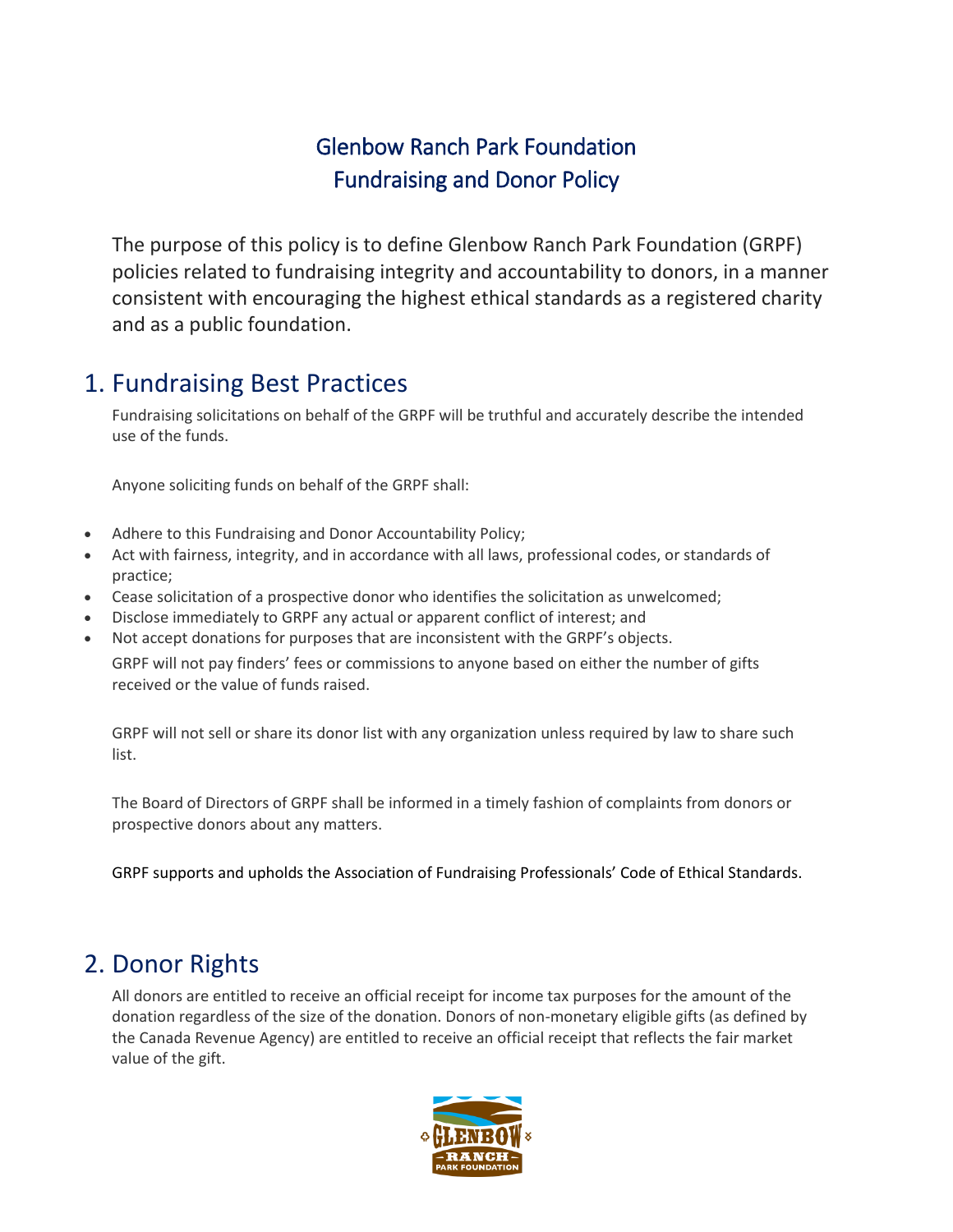All fundraising solicitations by or on behalf of GRPF will disclose GRPF's name and the purpose for which funds are requested. In the case of printed and electronic solicitations the contact details of GRPF shall be provided.

Donors and prospective donors are entitled to the following, promptly upon request:

- To know whether an individual soliciting funds on behalf of GRPF is a steward, an employee or Board Director, or a hired solicitor;
- A copy of GRPF's most recent approved audited financial statements;
- GRPF's charitable registration number as assigned by the Canada Revenue Agency;
- Any information contained in the public portion of the charity's most recent T3010 form as submitted to the Canada Revenue Agency;
- A list of the names of the Directors of the GRPF; and
- A copy of this Fundraising and Donor Rights Policy

Donors will be encouraged to seek independent advice if GRPF has any reason to believe that a proposed donation might significantly and adversely affect the donor's financial position or taxable income.

The privacy of donors will be respected. Any donor records that are maintained by GRPF will be kept confidential to the greatest extent possible. Donors have the right to see their own donor record, and to challenge its accuracy. A donor's request to remain anonymous will be respected.

Donors and prospective donors will be treated with respect and every effort will be made to honour their requests to limit the frequency of solicitations or not to be solicited by certain means.

GRPF will respond promptly to any complaint by a donor or prospective donor.

GRPF is committed to reporting on a regular basis to donors about the Foundation's activities.

## 3. Financial Accountability

GRPF's financial affairs will be conducted in a responsible manner, consistent with the ethical obligations of stewardship and the legal requirements of provincial and federal regulators.

All donations will be used to support GRPF's objectives, as registered with the Canada Revenue Agency.

All restricted or designated donations will be used for the purposes for which they are given. If need arises to make alternative use of the funds, every attempt will be made to discuss alternative uses with the donor.